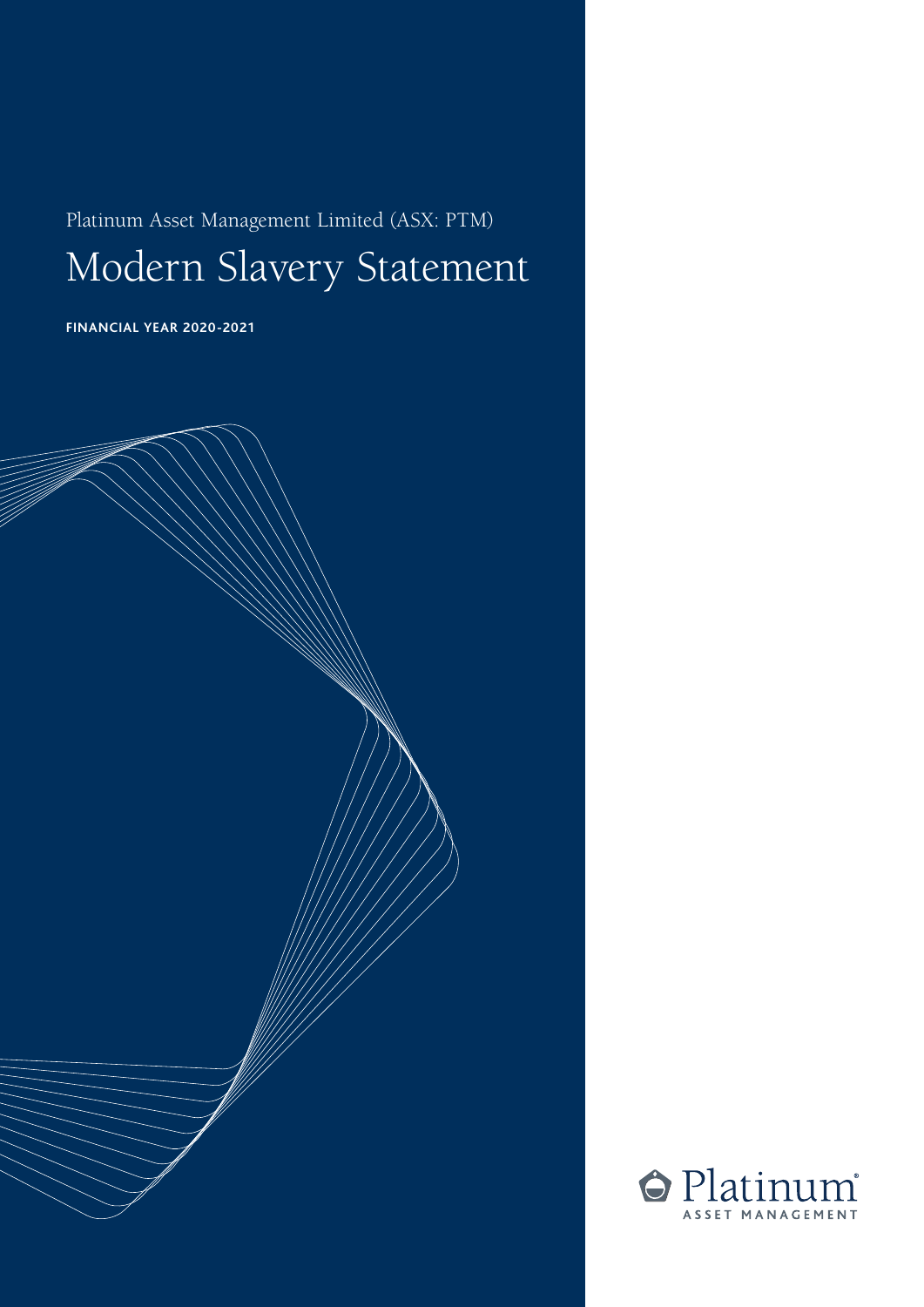

## **Modern Slavery Statement**

#### **1. Introduction**

This modern slavery statement (**Statement**) is made by Platinum Asset Management Limited (ABN 13 050 064 287) (PTM) on behalf of the entities listed in the table below.

It covers the period 1 July 2020 to 30 June 2021 and has been prepared in accordance with the requirements of Australia's *Modern Slavery Act 2018* (Cth) (**MSA**).

|                                     | <b>Platinum Group</b>                                                                                                                | <b>Reporting Entities as</b><br>defined in the MSA | <b>Voluntary</b><br><b>Reporting</b><br><b>Entities as</b><br>defined in the<br><b>MSA</b> |
|-------------------------------------|--------------------------------------------------------------------------------------------------------------------------------------|----------------------------------------------------|--------------------------------------------------------------------------------------------|
| <b>Platinum Corporate Entities:</b> |                                                                                                                                      |                                                    |                                                                                            |
|                                     | Platinum Asset Management Limited                                                                                                    | Yes                                                |                                                                                            |
| $\bullet$                           | Platinum Investment Management Limited (ABN 25 063<br>565 006) trading as Platinum Asset Management<br>(Platinum Asset Management)   | Yes                                                |                                                                                            |
|                                     | Platinum Asset Pty Limited                                                                                                           | Yes                                                |                                                                                            |
| <b>Platinum Managed Funds:</b>      |                                                                                                                                      |                                                    |                                                                                            |
| ٠                                   | Platinum Investment Management Limited as the<br>responsible entity for its registered managed investment<br>$s$ chemes <sup>1</sup> |                                                    | Yes                                                                                        |

<sup>&</sup>lt;sup>1</sup> Platinum International Fund; Platinum International Fund (Quoted Managed Hedge Fund); Platinum Global Fund (Long Only); Platinum Global Fund; Platinum Asia Fund; Platinum Asia Fund (Quoted Managed Hedge Fund); Platinum European Fund; Platinum Japan Fund; Platinum International Health Care Fund; Platinum International Brands Fund; Platinum International Technology Fund.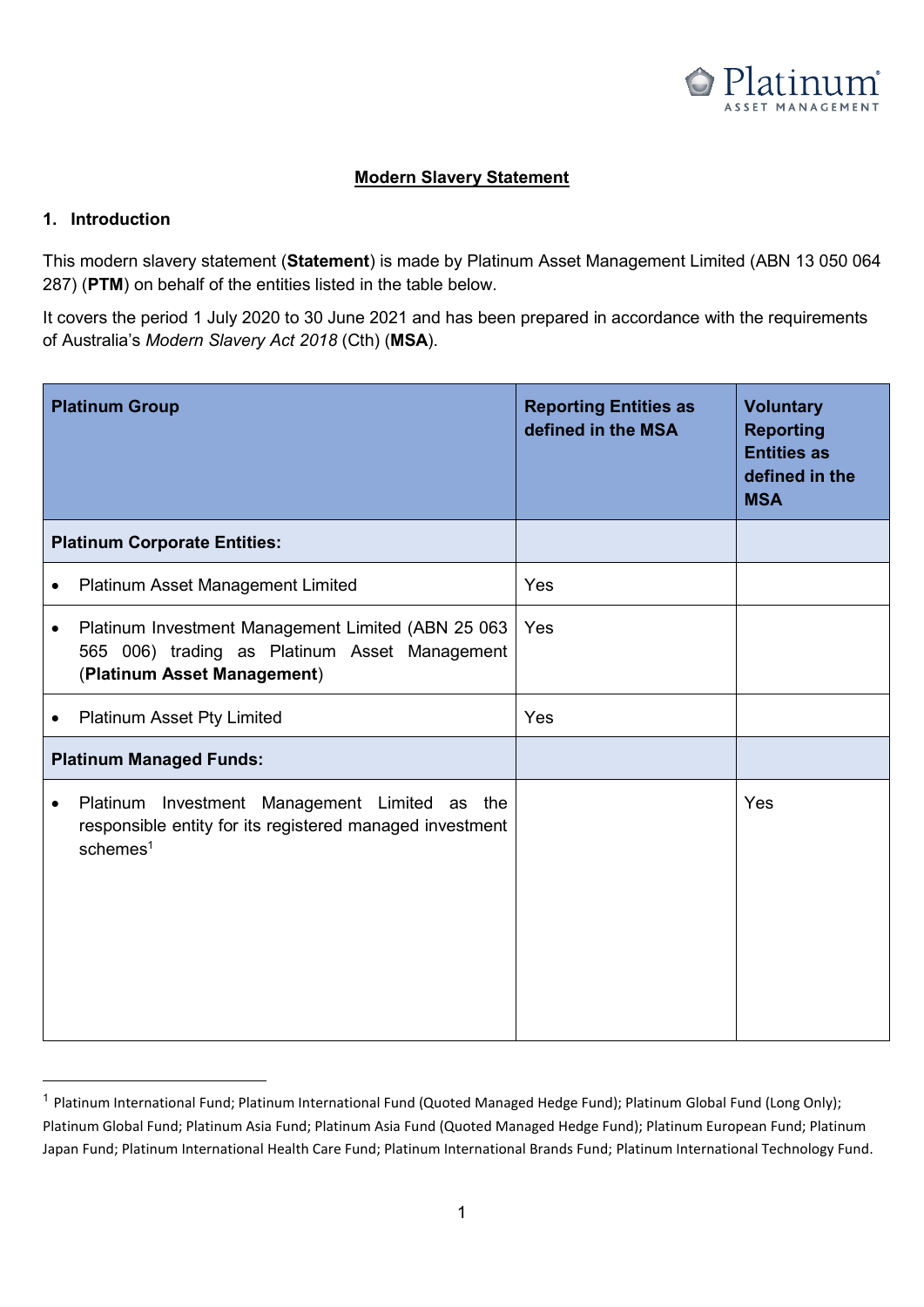

| <b>Platinum Listed Investment Companies:</b> |                                          |     |
|----------------------------------------------|------------------------------------------|-----|
| $\bullet$                                    | <b>Platinum Capital Limited</b>          | Yes |
|                                              | <b>Platinum Asia Investments Limited</b> | Yes |

For the purposes of this Statement the **Platinum Corporate Entities**, the **Platinum Managed Funds** and the **Platinum Listed Investment Companies** are collectively referred to as the **Platinum Group**. Platinum Asia Investments Limited Yes

This is a joint Statement prepared and lodged by PTM on behalf of the Platinum Group.

A joint Statement is appropriate given the commonality of the supply chains within the Platinum Group and the fact that the Platinum Corporate Entities' Australian business operations are carried out through Platinum Asset Management. Specifically, Platinum Asset Management is a Corporate Entity and also the responsible entity of the Managed Funds. Similarly, Platinum Asset Management is the delegated investment manager and administrator of the Platinum Listed Investment Companies. Other suppliers to the Platinum Listed Investment Companies are the share registry, custodial and fund administration service providers and professional services firms that provide legal, audit and consultancy services to the Platinum Listed Investment Companies. These firms are also suppliers to Platinum Asset Management as a Corporate Entity and/or as the responsible entity of the Platinum Managed Funds. These firms are also suppliers to plant as a corporate Entity and  $\epsilon$ 

A joint Statement is also appropriate given that the Platinum Group Entities operate under a number of common policies. Specifically, the Platinum Corporate Entities and the Platinum Listed Investment Companies are covered by the same Modern Slavery Policy, Whistleblower Protections Policy and Anti-Bribery and Corruption Policy and to the extent that Platinum Asset Management performs services on behalf of the Platinum Listed Investment Companies and the Platinum Managed Funds, the policies of Platinum Asset Management are applicable. The Platinum Asset mental of Platinum Management Companies of Platinum Asset mental

The Statement outlines the Platinum Group's ongoing commitment to identify and address modern slavery risks arising in the Platinum Group's supply chains and operations. It also provides details of the Platinum Group's approach, policies and plans to continuously improve and strengthen its commitment to ensuring respect for human rights and freedom from modern slavery.

#### **2. Platinum Group structure**

PTM is a company listed on the Australian Securities Exchange. It is the holding company of a number of subsidiary companies, and in particular of Platinum Asset Management through which the Australian funds and asset management business is carried out. For ease of reference we include a link to the 2021 Platinum Asset Management Limited Annual Report which outlines the Platinum consolidated group:

https://www.platinum.com.au/PlatinumSite/media/Financial-Statements/ptm\_0621.pdf

The Platinum Corporate Entities' business operations are carried out through Platinum Asset Management, which has over 100 employees. Platinum Asset Management is also the responsible entity of the Platinum Managed Funds and provides standalone discretionary investment management services to a number of clients, including the Platinum Listed Investment Companies.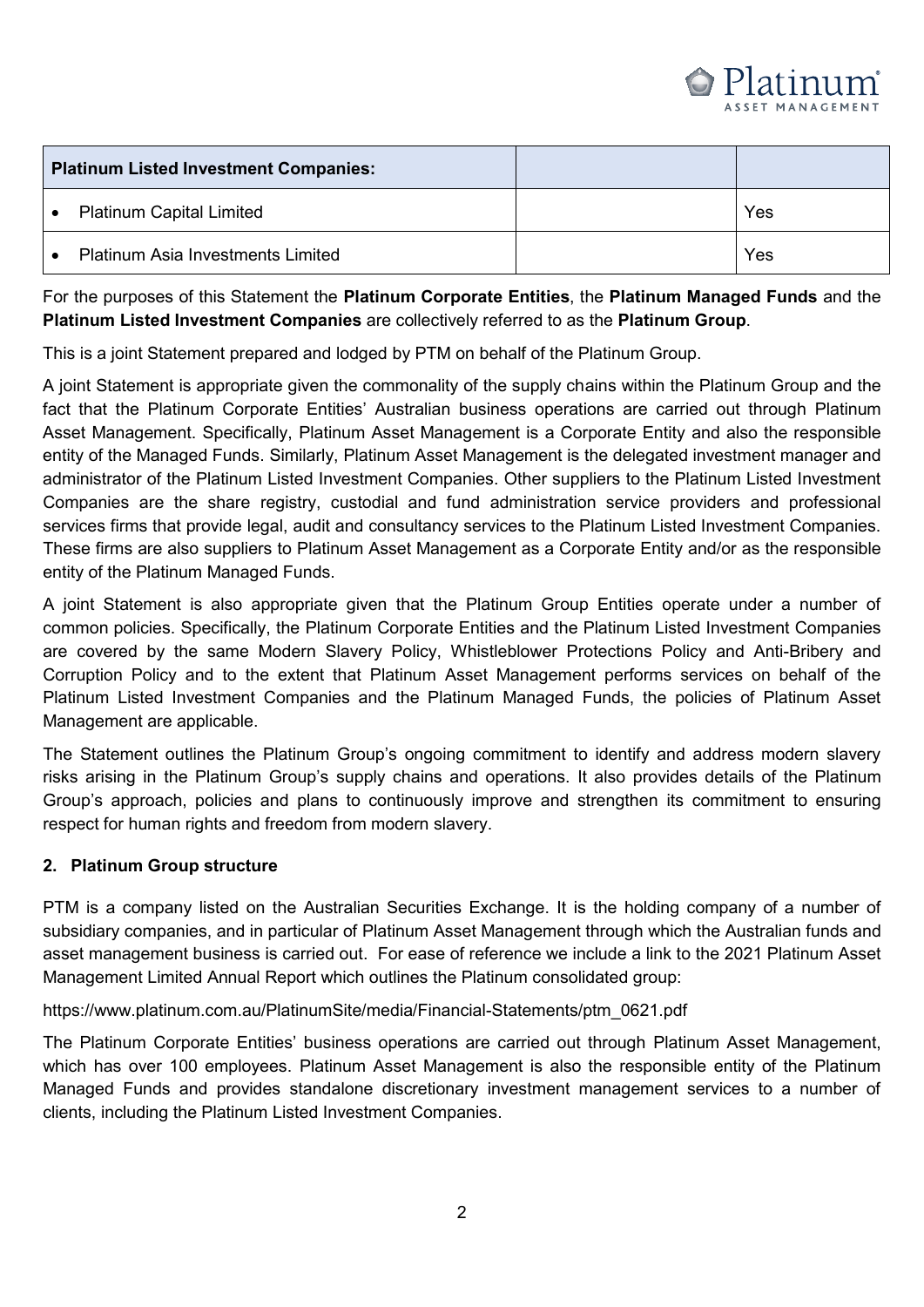

PTM, Platinum Asset Pty Limited and the Platinum Listed Investment Companies have no employees. Platinum Asset Management is the principal supplier of investment and administration services to the Platinum Listed Investment Companies. The principal supplier of investment and administration services to the Platinum Asset Management and administration services to the Platinum Asset Management and administration services to the

The Platinum Group's response to modern slavery was led by Platinum Asset Management's Environmental, Social and Corporate Governance working group (**ESG Committee**), comprised of senior representatives from Platinum Asset Management's Legal, Compliance, Investment and Investment Specialist teams. The ESG Committee is sponsored by Platinum Asset Management's Director of Investor Services and Communications and Platinum Asset Management's Chief Investment Officer, who are both Executive Directors of PTM and Platinum Asset Management. In preparing this Statement, representatives of the ESG Committee consulted with the board of directors of each of the entities named above by circulating a draft of the Statement to the directors on the boards of each of entity and seeking their input and feedback prior to the approval of the Statement. directors on the boards of each of entity and seeking their input and feedback prior to the approval of the approval of the approval of the approval of the approval of the approval of the approval of the approval of the ap

### **3. Platinum Group operations**

Platinum Asset Management was founded in 1994 and is an Australian-based global equity asset manager with approximately \$22 billion under management (as at 30 November 2021). It focuses on one core investment style and asset class (international shares) across a number of products. It provides discretionary investment management services to Australian and non-Australian clients. **3. Platinum Group operations**

Platinum Asset Management offers a range of investment products including:

- managed funds comprising eight unlisted Australian-registered managed funds, offering a suite of different global, regional and sector strategies, and providing investors with exposure to diversified portfolios of companies worldwide; and sector strategies, and providing investors with exposure to diversified
- listed investment companies investors can access Platinum Asset Management's global strategy and Asia ex-Japan strategy through two ASX-listed investment companies (respective ASX codes: PMC and PAI); and PAI);  $\mathcal{L}(\mathcal{A})$
- ASX quoted managed funds Platinum International Fund (Quoted Managed Hedge Fund) (ASX code: PIXX) and the Platinum Asia Fund (Quoted Managed Hedge Fund) (ASX code: PAXX) are actively managed funds quoted on the ASX; and the example  $\mathcal{L}$  are actively are actively are actively are actively are actively are actively are actively are actively are actively are actively are actively as  $\mathcal{L}$
- Platinum Investment Bond is a collaboration between Platinum Asset Management and Lifeplan Australia Friendly Society Limited who is responsible for issuing and administering the investment bond. It provides access to two investment options, the Platinum International Fund established in 1995 and/or the Platinum Asia Fund established in 2003; and
- offshore investment fund products Platinum Asset Management is the investment manager or adviser for a number of offshore investment vehicles that have been established or incorporated by Platinum Asset Management in countries outside of Australia.

Platinum Asset Management pursues its offshore product distribution and client servicing strategy in relation to Europen professional clients and eligible counterparties through fully owned subsidiaries of Platinum Asset Management which are established in the United Kingdom and Malta.

Platinum Asset Management's business is managing clients' money and the investment management fees charged to clients are the chief source of revenue. Platinum Asset Management has a simple core belief: if we Management which are established in the United Kingdom and Malta.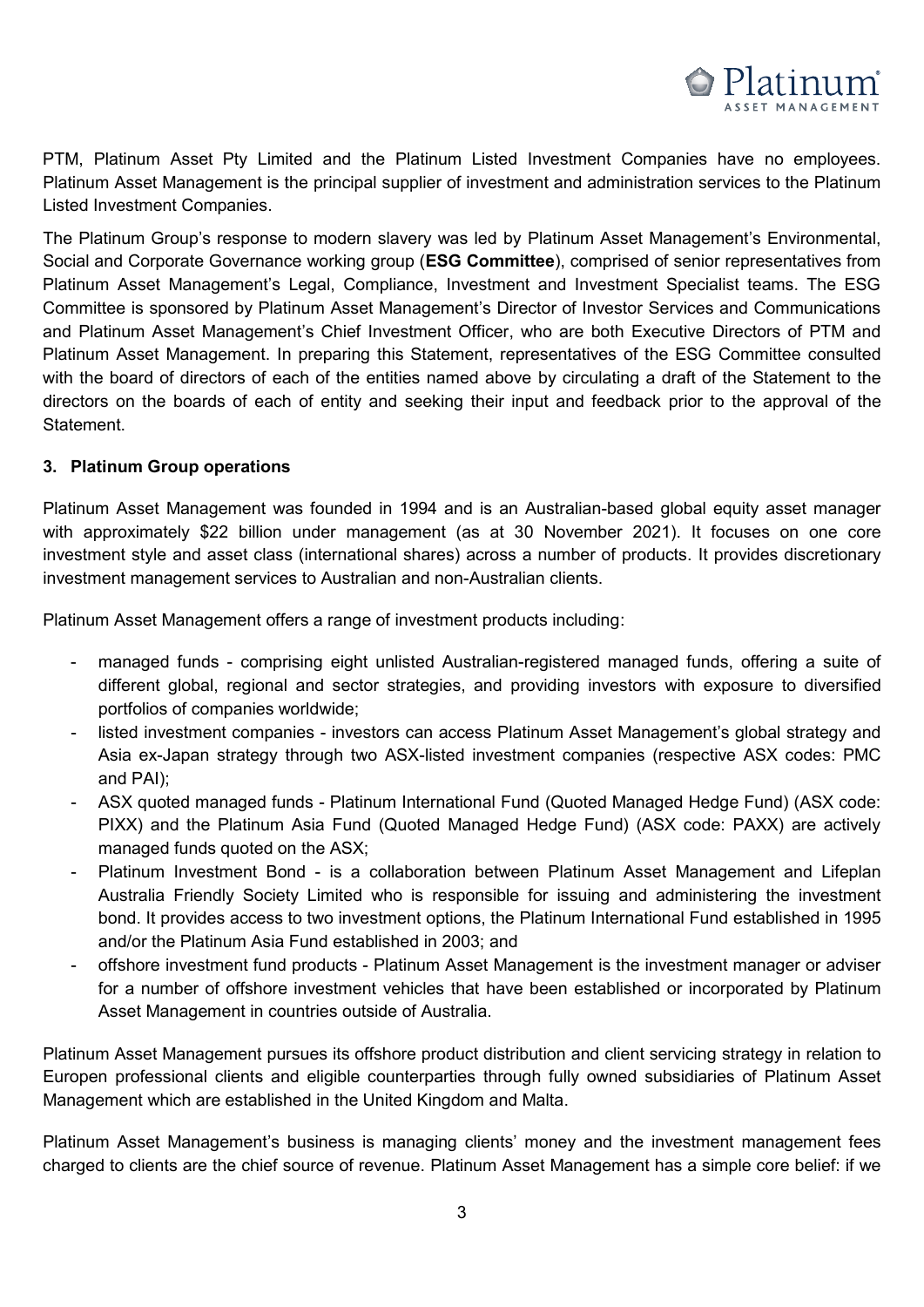

responsibly and successfully look after our clients' money, our business should prosper. A failure to understand and commit to this priority will not result in an enduring asset management business.

This belief has led Platinum Asset Management to maintain a deep and consistent commitment to sustainable business practices and responsible investment management. In particular, Platinum Asset Management considers that the following themes are key to the long-term sustainability of its business:

- putting clients' interests first valuing independence and transparency;
- being a responsible money manager;
- environmental, social and corporate governance (**ESG**) considerations in investing;
- advocating for change and engaging with policymakers;
- engaging with our employees;
- contributing to the community; and
- being environmentally and socially responsible.

### **4. Platinum Group supply chains**

The Platinum Group's principal suppliers consist of: **4. Platinum Group supply chains**

- professional services firms (for example, share registry, custodial and fund administration service providers, legal firms, audit, accounting and consultancy firms, marketing and research firms) providing services in relation to the running of our operations and provision of investment management services;
- businesses that we engage in relation to our premises (for example, cleaning and catering services, IT systems, stationery services, printing and other office and business support services);
- others such as accommodation and travel providers, recruitment services, security services, software services and IT procurement. The such as accommodation and travel providers, recruitment services, social providers, social providers, social providers, social providers, social providers, social providers, social provider

Platinum Asset Management is also the principal supplier to the Platinum Listed Investment Companies, supplying investment management and administration services, and to the Managed Funds, as a responsible entity.  $s$  supplying investment and administration services, and to the Managed Funds, and to the Managed Funds, as a responsible  $s$ 

Key suppliers are generally engaged on a long-term basis, with some changes from time to time.

#### **5. Modern slavery risks**

The Platinum Group recognises that modern slavery is a significant worldwide problem. Based on our business model, our exposure to the risks of modern slavery arise from two main sources: (i) in our corporate supply chains; and (ii) from our operations i.e. within the investment portfolios managed by Platinum Asset Management. **5. Modern slavery risks**  $\mathsf{Management}\text{.}$  from our operations i.e. with the investment portfolios management portfolios managed by  $\mathsf{P}$ 

#### *Platinum Group – corporate supply chains*

We consider a number of indicators of modern slavery risks in our corporate supply chains including sector and industry, nature of products and services, geographical location and specific entity risk. Based on the assessment undertaken by Platinum Asset Management of our Tier 1 and Tier 2 Suppliers (referred to in section 6), it has been identified that companies in our corporate supply chains may from time to time *Platinum Group – corporate supply chains*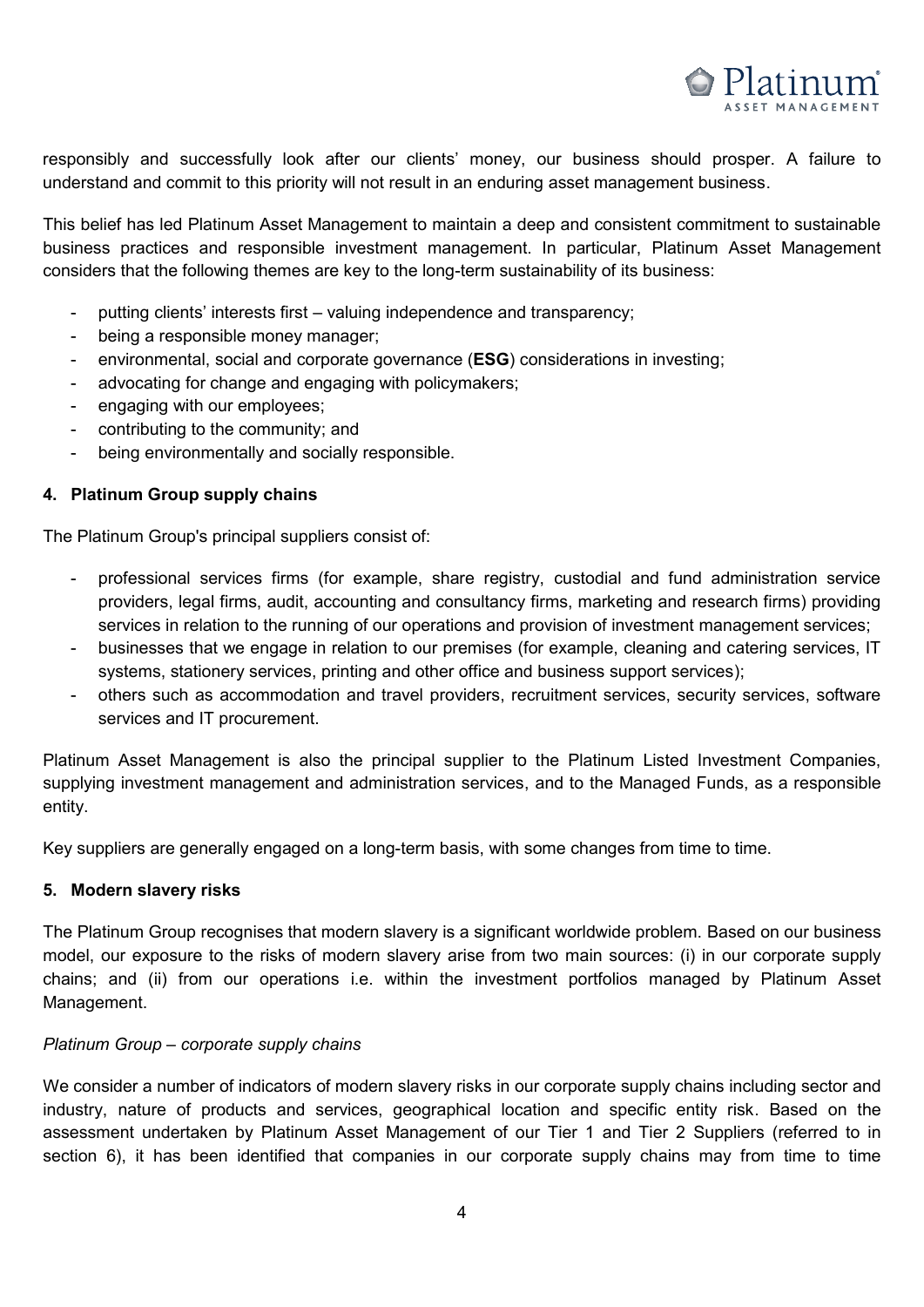

outsource certain work and activities to offshore subsidiaries or other entities. This may pose a modern slavery risk from the perspective that we may not have a direct contractual relationship with the personnel that perform these activities and therefore we may be indirectly exposed to modern slavery practices.

#### *Platinum Group - operations (investment portfolios)*  $\theta$  at  $\theta$  activities and therefore we may be indirected to  $\theta$  and  $\theta$  and  $\theta$  and  $\theta$  and  $\theta$  and  $\theta$  and  $\theta$  and  $\theta$  and  $\theta$  and  $\theta$  and  $\theta$  and  $\theta$  and  $\theta$  and  $\theta$  and  $\theta$  and  $\theta$  and  $\theta$  and  $\theta$  a

Consistent with the Responsible Investment Association Australasia, Platinum Asset Management has identified specific countries and industry sectors which it considers to have a high risk of modern slavery having regard to the nature of the Platinum Group's operations, and in particular, the investments that Platinum Asset Management manages on behalf of the Platinum Managed Funds, Platinum Listed Investment Companies and Platinum Asset Management's other investment management clients. These are<sup>2</sup>:

- Agricultural and fishing industries, e.g. coffee from Latin America and Africa, fish from Thailand, Cambodia, Indonesia and various African countries, palm oil from Sierra Leone and south-east Asia, rice from Brazil, India, Kenya, tea from east Africa, tobacco from various countries in South America and Africa. rice from Brazil, India, India, Kenya, tea from east Africa, tobacco from various countries in South America,
	- Apparel industry e.g. cotton from Uzbekistan, Egypt, Turkey, Turkmenistan as well as several African and other Asian countries. Leather from Pakistan, India and Bangladesh and textiles from Bangladesh. Also, garment production in e.g. Malaysia, China, India, Turkey and Jordan.
	- Construction and building materials industry, e.g. bricks manufacturing in Asia and South America, coal production in some Asian countries and construction in the Middle East.
	- Mining industry, particularly, e.g. copper, gold, tin, coltan and tungsten from the Democratic Republic of the Congo in Africa as well as several other West African countries, Indonesia and South America.
	- Electronics and electronics recycling industry, particularly China.

#### **6. Actions taken to assess and address modern slavery risks**

#### *Platinum Group – corporate supply chains*

-

Following the assessment of the Platinum Group's key priority risk suppliers (Tier 1 Suppliers) as described in our 2020 Modern Slavery Statement, Platinum Asset Management continued to analyse the modern slavery risks in the Platinum Group's corporate supply chains through an assessment of the Platinum Group's moderate risk suppliers (Tier 2 Suppliers). This analysis was undertaken by reviewing publicly available information on websites and through the use of external screening tools, namely Sustainalytics and Media Check. If the information on a supplier's website revealed that there was any indicia of modern slavery risk (including those referred to in section 5 above, for example if part of a supplier's operations were being conducted in a high risk jurisdiction) or if any relevant controversies were identified through the screening tools, the supplier was sent our standard modern slavery questionnaire for completion.

During the reporting period and up until the filing date of this statement, 40 Tier 2 Suppliers were assessed, including Platinum Asset Management's largest brokers (based on commission spend) used for trading on behalf of the Platinum Managed Funds, the Platinum Listed Investment Companies and Platinum Asset Management's other investment management clients. Out of the 40 Tier 2 Suppliers assessed, 11 suppliers S

Management  $\mathcal{A}$  other investment management clients. Out of the 40 Tier 2 Suppliers assessed, 11 suppliers assessed, 11 suppliers assessed, 11 suppliers assessed, 11 suppliers assessed, 11 suppliers assessed, 11 suppl

<sup>2</sup> *Investor Toolkit: Human rights with focus on Supply Chains*, produced by the Responsible Investment Association Australasia, August 2018, page 5 <sup>2</sup> *Investor Toolkit: Human rights with focus on Supply Chains*, produced by the Responsible Investment Association Australasia,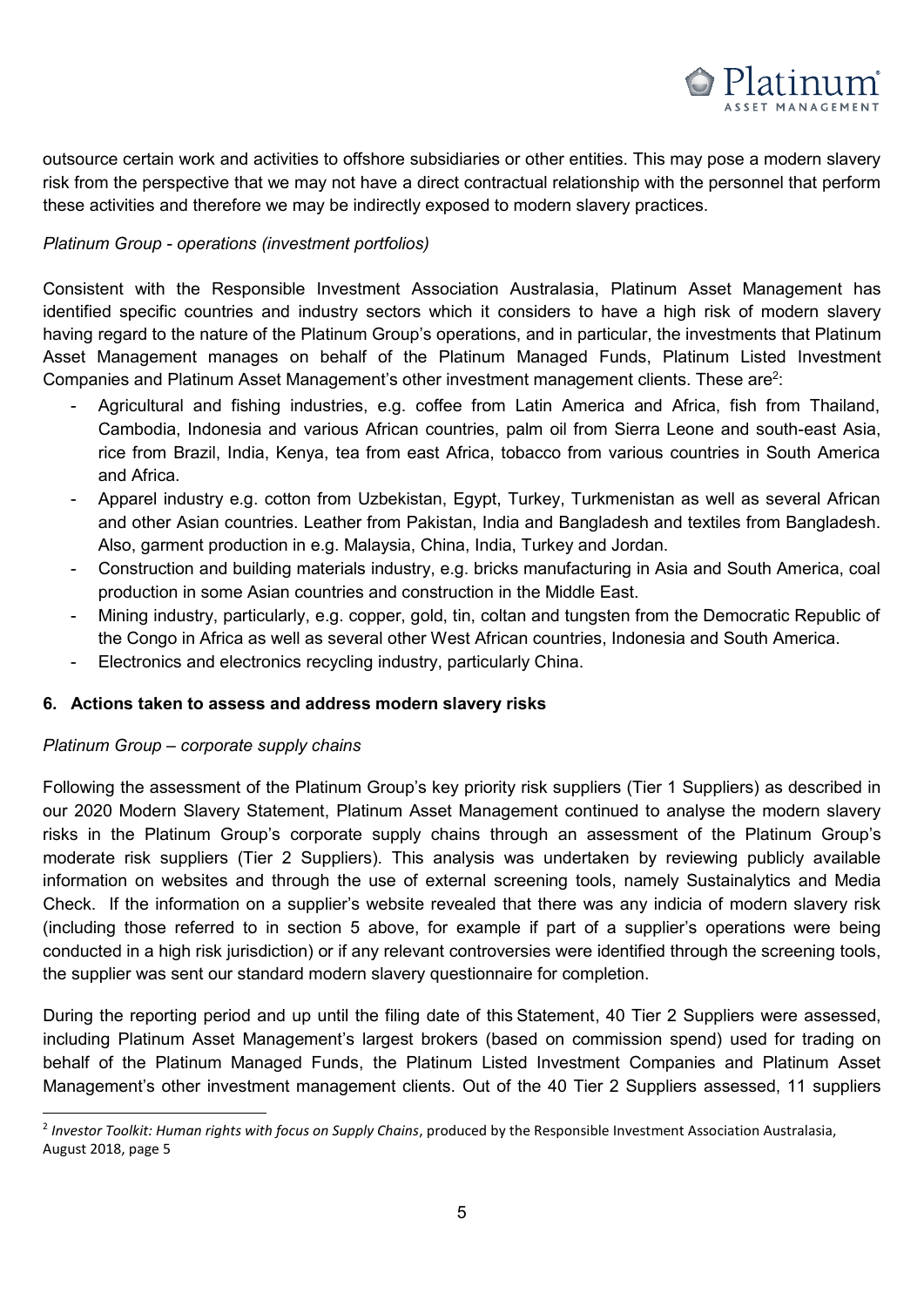

were asked to complete our standard modern slavery questionnaire. Responses were received from all 11 suppliers and following a review of these responses, Platinum Asset Management was satisfied with the actions being taken and measures being implemented by these suppliers to address the indicia that had raised the initial concerns. In particular, Platinum Asset Management was satisfied that these suppliers had in place adequate procedures and policies to reduce and mitigate the potential risks of modern slavery that had been identified. adentified. And policies to reduce and mitigate the policies to reduce and mitigate the policies of modern slavery that had been positive that had been policies that had been positive that had been policies of modern slave

In addition, any new supplier contracts that were entered into by the Platinum Group during the reporting period were reviewed with a view to incorporating our standard modern slavery contractual clauses where this was possible.  $\epsilon$  was possible. We review to incorporating our standard modern slavery contractual clauses where this contractual clauses where this contractual clauses where this contractual clauses where the contractual clauses wher

#### *Platinum Group - operations (investment portfolios)*

The actions taken by Platinum Asset Management to address modern slavery risk in the Platinum Group's operations (through the investments in the investment portfolios managed by Platinum Asset Management) are set out below. operations (through the investments in the investment portfolios management) are presented by Platinum Asset Management (through the investment) are presented by Platinum Asset Management (through the investment) are prese

#### i. Investment Process and Responsible Investment Policy

Platinum Asset Management is a fundamental equity investor and believes that private enterprise plays a central role in wealth creation and social enterprise. We invest with a long-term outlook (typically five years or more) and, as part owners of the enterprises in which we invest, it is paramount to us that these enterprises maintain their social licence to operate. We view social and environmental sustainability as well as sound corporate governance as vital to a company's long-term viability, growth and profitability, which in turn affects the performance of our investment portfolios. The and profitability of a company of the performance of our investment portfolios. i. Investment Process and Responsible Investment Policy

To this end, Platinum Asset Management has adopted a Responsible Investment Policy which affirms our commitment to responsible investing and outlines our approach to: the performance of our investment portfolios.

- incorporating ESG considerations (including modern slavery) into our investment process;
- engaging with our investee companies; and
- engaging with our invested companies; and in vested companies; and investigation of  $\mathbb{R}^n$

Modern slavery risks in our investee companies are being assessed by our investment team as part of our broader ESG approach to investing. Before initiating a long position in a company, our analysts typically meet or speak with members of the management team or other representatives of the company to ask a range of questions about its operations, the challenges the company may be facing and the key conditions required for its continued success. These may encompass targeted questions relating to ESG factors (including modern slavery), such as supply chain management, employee relations, environmental risk and mitigation as well as corporate governance. The dialogue with management continues in regular follow-up meetings and conversations after we invest in the company. Analysts are required to keep a record of the key findings from these meetings and monitor the progress of any initiatives discussed. This process is under-pinned by our newly introduced proprietary ESG reports. When completing an ESG report for an investee company, the responsible analyst is required to fill out a section specifically addressed at establishing the attitude of the - proxy voting.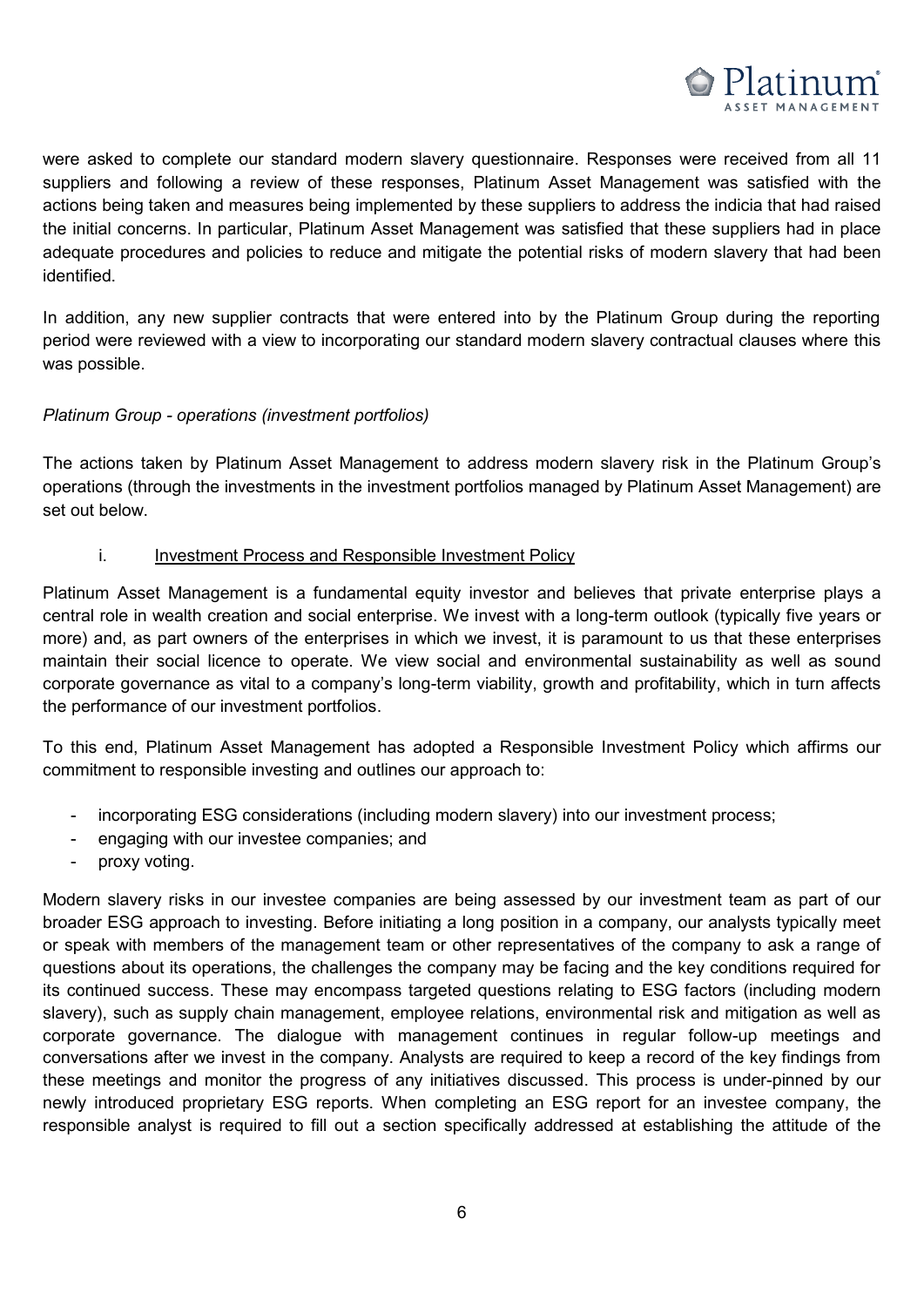

management of our investee companies towards modern slavery risks. To date we have prepared 32 ESG reports. management of our investee companies towards modern slavery risks. To date we have prepared 32 ESG

In addition, with the introduction of Platinum Asset Management's dedicated ESG Investment Specialist earlier this year, Platinum Asset Management has developed a new proprietary ESG risk assessment tool, the Global Responsible Investment Determination (the GRID). This tool uses a matrix to assess each investee company from a multi-dimensional perspective, namely, GICS-code, operating country and on a controversy basis. The tool uses external data (Sustainalytics, SASB and FactSet) and internal metrics to establish the ESG riskprofile of an investee company. Modern slavery risk is being specifically assessed as part of this process, forming part of our "social capital", "human capital" and "controversy" risk-measures. We also separately cross check against Walk Free's Global Slavery Index. In the case of an investee company triggering a flag on any one of these risk measures, an in-depth analysis and report (**Deep Dive**) is performed to assess any actual modern slavery risks. During the reporting period and up until the filing date of this Statement, we performed Deep Dives on 26 investee companies where modern slavery risk measures had been flagged. In most cases, after further analysis, we have satisfied ourselves that these investee companies have adequate procedures and policies in place to reduce and mitigate modern slavery risks. However, with respect to around 20% of those investee companies, we were either unable to ascertain whether there was any actual modern slavery risk, or otherwise we identified that there was an actual risk of modern slavery. In the latter instances, we have started to actively engage with these companies to better understand what steps and actions management is taking to address modern slavery risks in their businesses and supply chains and to voice any concerns we may have about them. We are currently in the early stages of this engagement process. All engagements are may have about the method. We are currently in the early stages of this engagement process. All engagements are currently in the early stages of this engagement process. All engagements are considered as  $\alpha$ 

We believe our greatest impact comes in the form of active engagement with our investee companies in order to deepen our understanding of management's views and strategies on modern slavery related issues and to voice any concerns we may have about them. However, given the diversified nature of our portfolios, we are realistic about the extent to which we can effect change through active ownership, and we may choose to exit a position in cases of material modern slavery risks rather than persisting with attempts to engage with an unreceptive management team. **Example 1986** of material modern slavery risks rather than persisting with a set on the set of material modern slavery risks rather than persisting with an expected with an expected with an ex

#### ii. Signatory to United Nations Principles for Responsible Investment

The United Nations and Walk Free estimate that there are approximately 40 million victims of modern slavery around the world<sup>3</sup>. Platinum Asset Management believes freedom from slavery is a fundamental human right and that entities have a responsibility to respect human rights in their operations and supply chains.

On 7 January 2021 Platinum Asset Management became a signatory to the United Nations Principles for Responsible Investment. The United Nations Sustainable Development Goals (**UN SDGs**) are an articulation of the world's most pressing sustainability issues and as such act as the globally agreed sustainability framework. Platinum Asset Management supports the UN SDGs and notes that as part of the UN SDGs, the international community has committed to end modern slavery by 2030 (Target 8.7). The UN Guiding Principles on Business and Human Rights seek to set a global standard for addressing the adverse human rights impacts linked to business activity. The addressing seek to see a global standard for addressing the adverse human rights impacts in  $\mathbb{R}^n$ 

 $\overline{a}$ 

linked to business activity.

 $3$  Global Slavery Index [2018] Dataset, Walk Free Foundation available from www.globalslaveryindex.org <sup>3</sup> Global Slavery Index [2018] Dataset, Walk Free Foundation available from www.globalslaveryindex.org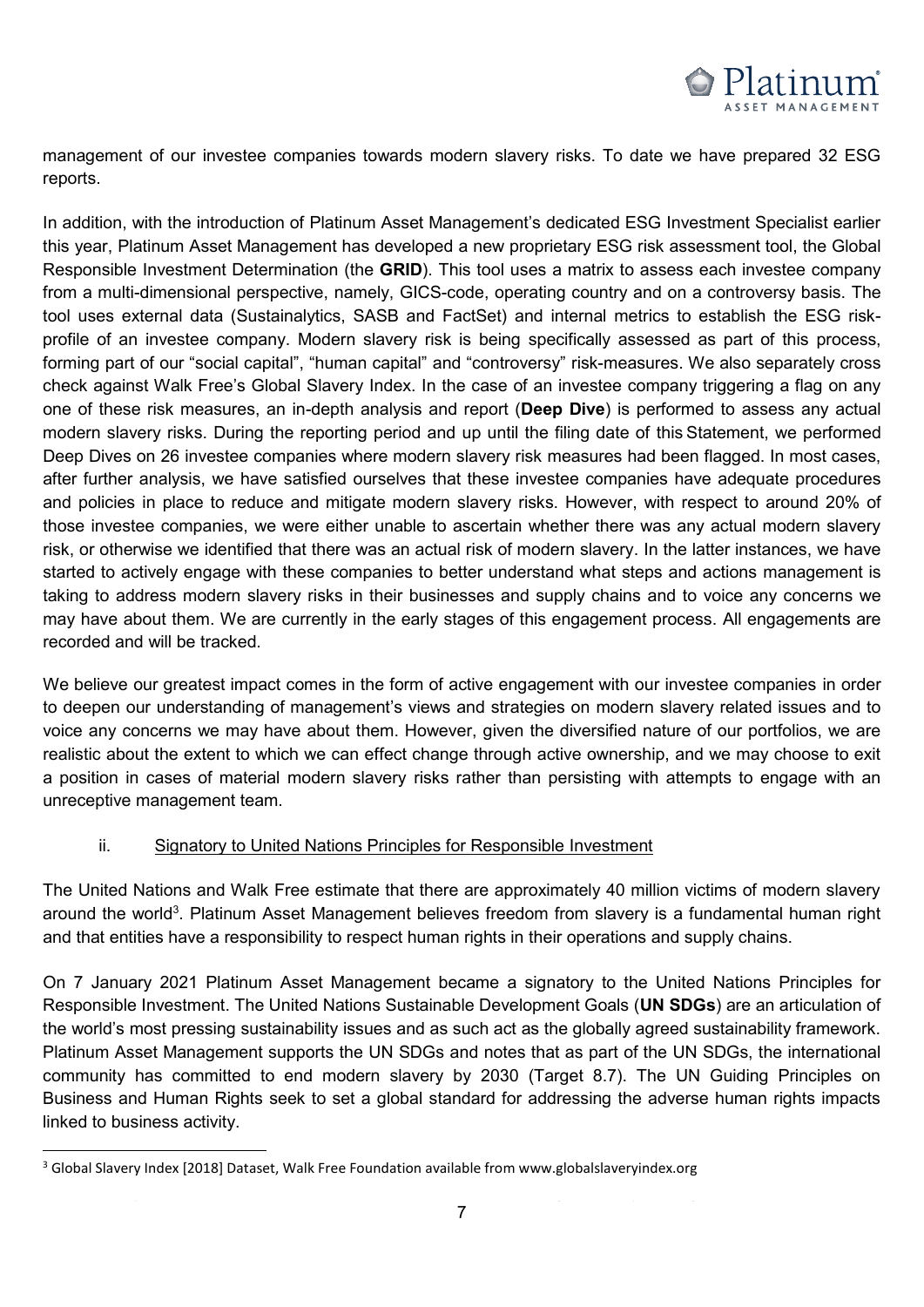

#### *More generally*

#### i. Modern Slavery Training

During the year Platinum Asset Management conducted compulsory modern slavery training for staff members.  $\blacksquare$ During the year  $P$   $\blacksquare$ 

#### ii. Modern Slavery Policy

The Platinum Corporate Entities and Platinum Listed Investment Companies are covered by the same Modern Slavery Policy which reflects our commitment to acting ethically and with integrity in all our business relationships, and to implementing effective systems and controls to identify and mitigate the risks of modern slavery in our corporate supply chains and operations (investment portfolios).

Our Modern Slavery Policy also sets forth our ongoing commitment to continuously improve in this area, outlines who is responsible for the day to day implementation of the policy as well as what employees should do if they become aware of any breaches of the policy. The policy addresses the consequences in the event of any breach of the policy and provides details of the training that Platinum Asset Management provides to its employees in order to identify modern slavery practices.

### iii. Associated Policies

Platinum Asset Management has always held high standards of integrity in all aspects of its operations and has put in place robust policies and procedures aimed at preventing unlawful, unethical or improper conduct. Platinum Asset Management's Modern Slavery Policy, operates alongside a number of other policies which contribute to the identification, assessment and mitigation of modern slavery risks that we may be exposed to, namely Platinum Asset Management's: we may be exposed to the identity risks that we may be exposed to the identity

# **•** Whistleblower Protections Policy

Our Whistleblower Protections Policy has been put in place to enable employees and other eligible persons to *Whistleblower Protections Policy*  raise concerns regarding illegal or improper conduct in relation to Platinum Asset Management, without fear of reprisal or detrimental treatment. Employees may raise concerns about Platinum's supplier management practices under Platinum Asset Management's whistleblower protection framework. The Platinum Corporate Entities and the Platinum Listed Investment Companies are covered by the same Whistleblower Protections Policy.  $\blacksquare$  Policy. The Platinum Listed Investment Companies are covered by the same Whistleblower Protections are covered by the same Whistleblower Protections are covered by the same Whistleblower Protections are covered by

# *Anti-Bribery and Corruption Policy* Policy.

Platinum Asset Management takes a zero-tolerance approach to bribery and corruption and has put in place an Anti-Bribery and Corruption Policy to set out the minimum expectations applicable to our employees in observing and upholding our position on bribery and corruption. The Platinum Corporate Entities and the Platinum Listed Investment Companies are covered by the same Anti-Bribery and Corruption Policy.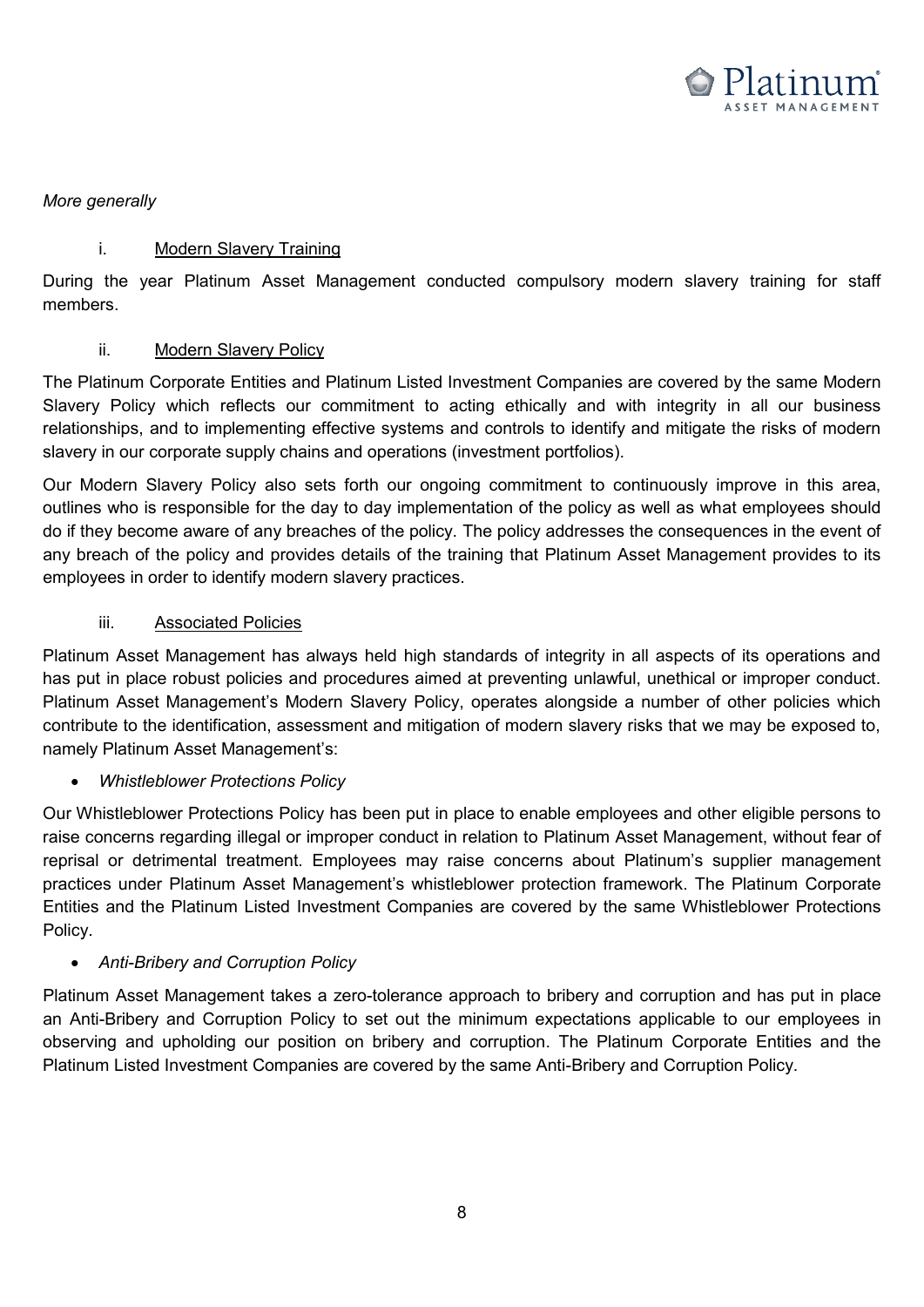

#### *Diversity and Inclusion Policy and Workplace Behaviour Policy*

Platinum Asset Management actively promotes a culture of equal opportunity, meritocracy, fairness and equality. Our Diversity and Inclusion Policy and Workplace Behaviour Policy form the foundation of our commitment to respect and support human rights in the workplace.

# **Business Rules of Conduct Policy**

Platinum Asset Management's Business Rules of Conduct Policy (BROC) applies to all Platinum Asset Management employees. The BROC sets forth Platinum Asset Management's expected standards of behaviour, provides a framework for how employees should act in the workplace, and informs employees of their responsibilities with respect to confidentiality and privacy, personal trading, conflicts of interest and market the irreding activities. The interespect to confidential trading, personal trading, confidential trading, confidential trading,  $\alpha$ 

# **AML/CTF Program**

Platinum Asset Management maintains an AML/CTF program that comprehensively identifies and evaluates money laundering and terrorism financing risks posed to its business. Platinum Asset Management recognises that the prevention of money laundering and terrorism financing is a key component of mitigating modern slavery risks in our business. Our AML/CTF program may identify concerns that require further review and investigation.  $s$  investigation. Our americans in our and  $\alpha$  and  $\alpha$  is a region of  $\alpha$  reprinting function  $\alpha$  and  $\alpha$  and  $\alpha$  and  $\alpha$  and  $\alpha$  and  $\alpha$  and  $\alpha$  and  $\alpha$  and  $\alpha$  and  $\alpha$  and  $\alpha$  and  $\alpha$  and  $\alpha$  and  $\alpha$  a

#### iv. Corporate Responsibility and Sustainability Report

Platinum Asset Management's exposures to material sustainability risks - economic, environmental and social are disclosed in the PTM Corporate Responsibility and Sustainability Report. This annual report discusses Platinum Asset Management's strategy and performance in addressing the opportunities and challenges associated with each of these themes. It also considers Platinum Asset Management's goals and initiatives against the framework of the UN SDGs as we seek to align our future prosperity with that of the broader community.  ${\sf community.}$ 

#### **7. Assessing our effectiveness**

The key performance indicators below summarise some of the measures that Platinum Asset Management has implemented on behalf of the Platinum Group to assess the effectiveness of the actions taken to identify and address modern slavery practices in the Platinum Group's corporate supply chains and operations (investment portfolios): which address modern slavery practices in the Platinum Group's corporate supply chains and operations and operations and operations and operations and operations and operations and operations and o

- the number of corporate suppliers assessed for modern slavery risks;
- the percentage of responses received from modern slavery questionnaires sent to corporate suppliers where potential modern slavery risks have been identified in our corporate supply chains;
- the number of corporate supplier contracts containing our standard modern slavery contractual provisions;  $\alpha$  provisions; containing our standard modern slavery containing our standard modern slavery contract use  $\alpha$
- the number of Deep Dives conducted on investee companies where modern slavery risk measures have been flagged by the GRID; the number of Dives conducted on invested on invested on investigation of the modern slavery risk measures where modern slavery risk measures where modern slavery risk measures where  $\alpha$
- the number of ESG reports completed on investee companies;
- the number of our engagements with investee companies on modern slavery and the results of such engagements; and the number of our engagements with invested companies on modern slavery and the results of such such and the results of such and the results of such and the results of such and the results of such and the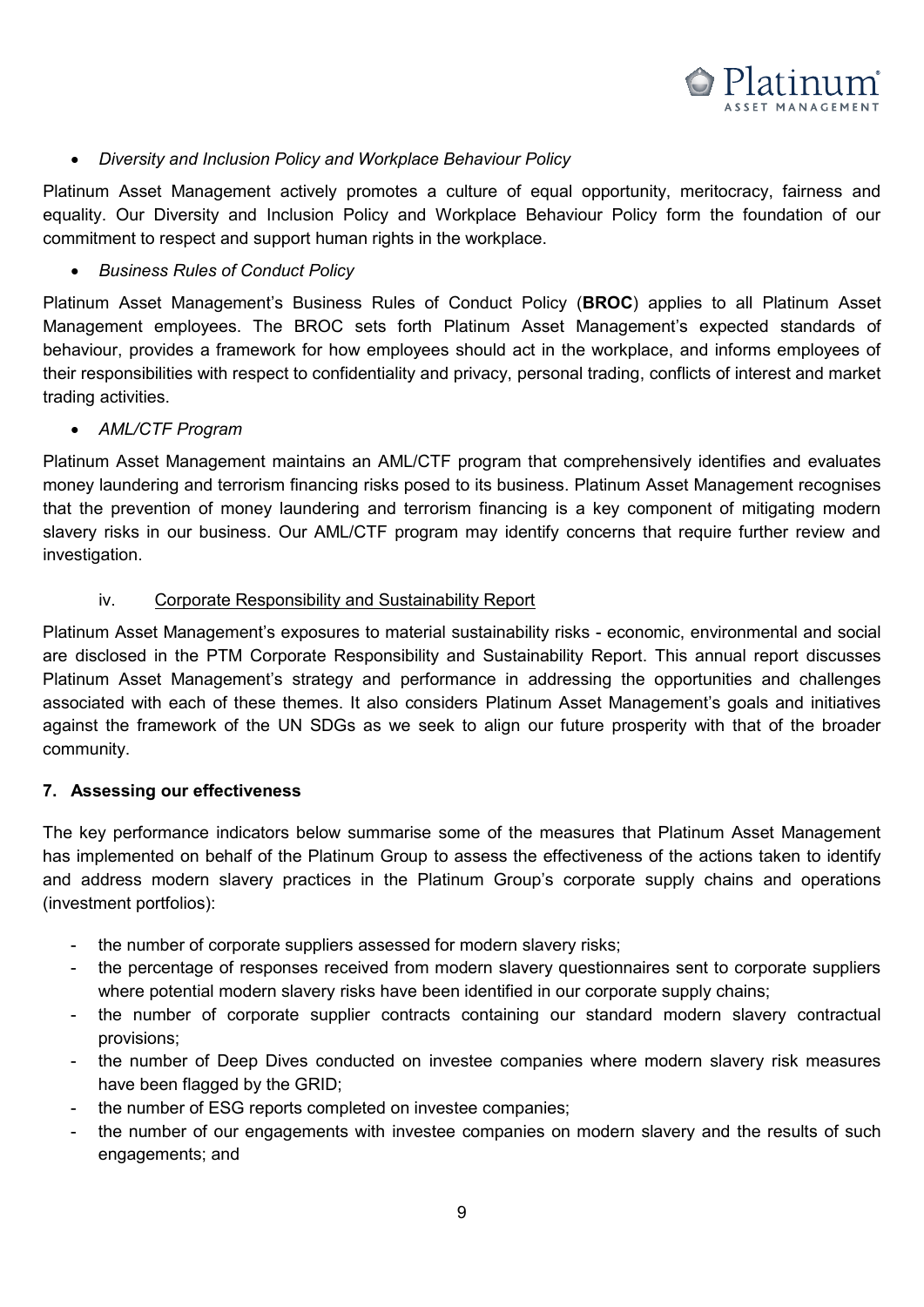

- the number of modern slavery training sessions delivered to staff and the percentage of attendance to track and improve levels of awareness among staff.

Having regard to the relevant indicators above, the measures taken to identify and address modern slavery practices in the Platinum Group's corporate supply chains appear to have been reasonably effective. All high and moderate risk corporate suppliers have been assessed for modern slavery risks and where any potential modern slavery risks have been identified, Platinum Asset Management has engaged with those suppliers to better understand their policies and procedures to manage modern slavery risks in their business. Having regard to the relevant indicators above, the measures taken to identify and address modern slave

In terms of the modern slavery risks in the Platinum Group's operations (investment portfolios), Platinum Asset Management is in the early stages of this assessment and engagement process. Platinum Asset Management's recently appointed ESG Investment Specialist will continue to work closely with Platinum Asset Management's investment team during the next reporting period to ensure that ESG considerations (including those associated with modern slavery) are an integral part of Platinum Asset Management's investment process. Platinum Asset Management will also continue to engage and track its levels of engagement with the management of investee companies where modern slavery risks are identified. In terms of the modern slavery risks in the Platinum Group's operations (investment portfolios), Platinum Ass

We recognise that our review and assessment of our actions to identify and address modern slavery risks across our corporate supply chains and in our operations (investment portfolios) is an ongoing and evolving process that we will continue to enhance and build on. Over subsequent reporting periods we will continue to review, enhance and develop further metrics to assess the effectiveness of our actions, in line with continuous improvement. improvement. improvement. review, enhance and develop further metrics the effectiveness the effectiveness of our actions, in line with continuous of our actions, in line with continuous of our actions, in line with continuous of our actions, in lin We recognise that our review and assessment of our actions to identify and address modern slavery risl

#### **8. Looking forward – FY2022 8. Looking forward – FY20**

In the year ahead the Platinum Group's key priorities are to: **8. Looking forward – FY2022** In the year ahead the Platinum Group's key priorities are t

- continue to work through the remainder of our corporate suppliers and revisit our high risk suppliers to re-assess the effectiveness of our actions; many contracts are also as a set of the set of the set of the set o
- continue to work through our existing supplier contracts to incorporate our standard modern slavery contractual provisions; existing supplier contracts to incorporate our standard modern slavery supplier contract our standard modern slavery our standard modern slavery  $\alpha$
- continue to track our levels of engagement with the management of our investee companies where modern slavery risks have been identified and the progress made by such companies in addressing any ongoing modern slavery risks; and the progressing and the progressing made by such companies in addressing o
- ensure that at least 90% of our investee companies in our investment portfolios are backed by an ESG report; ESG report; ESG report;  $\text{ESG report};$
- focus on how to measure and judge the impact of our actions (with reference to working towards the target of eradicating Modern Slavery, as per the UN SDG's by 2030) and incorporate the results of these deliberations in our Modern Slavery Policy and our next modern slavery statement;
- update Platinum Asset Management's Responsible Investment Policy;
- formalise a clearly defined terms of reference for the ESG Committee including responsibility for assessing and tracking modern slavery risks, measuring outcomes and reviewing internal governance; governance; governance; assessing and tracking modern slavery risks, measuring outcomes and reviewing internal reviewing internal reviewing internal reviewing internal reviewing internal reviewing internal reviewing internal reviewing internal re
- continue to refine our processes and procedures to ensure consistent alignment against the requirements of the Modern Slavery Act 2018 (Cth).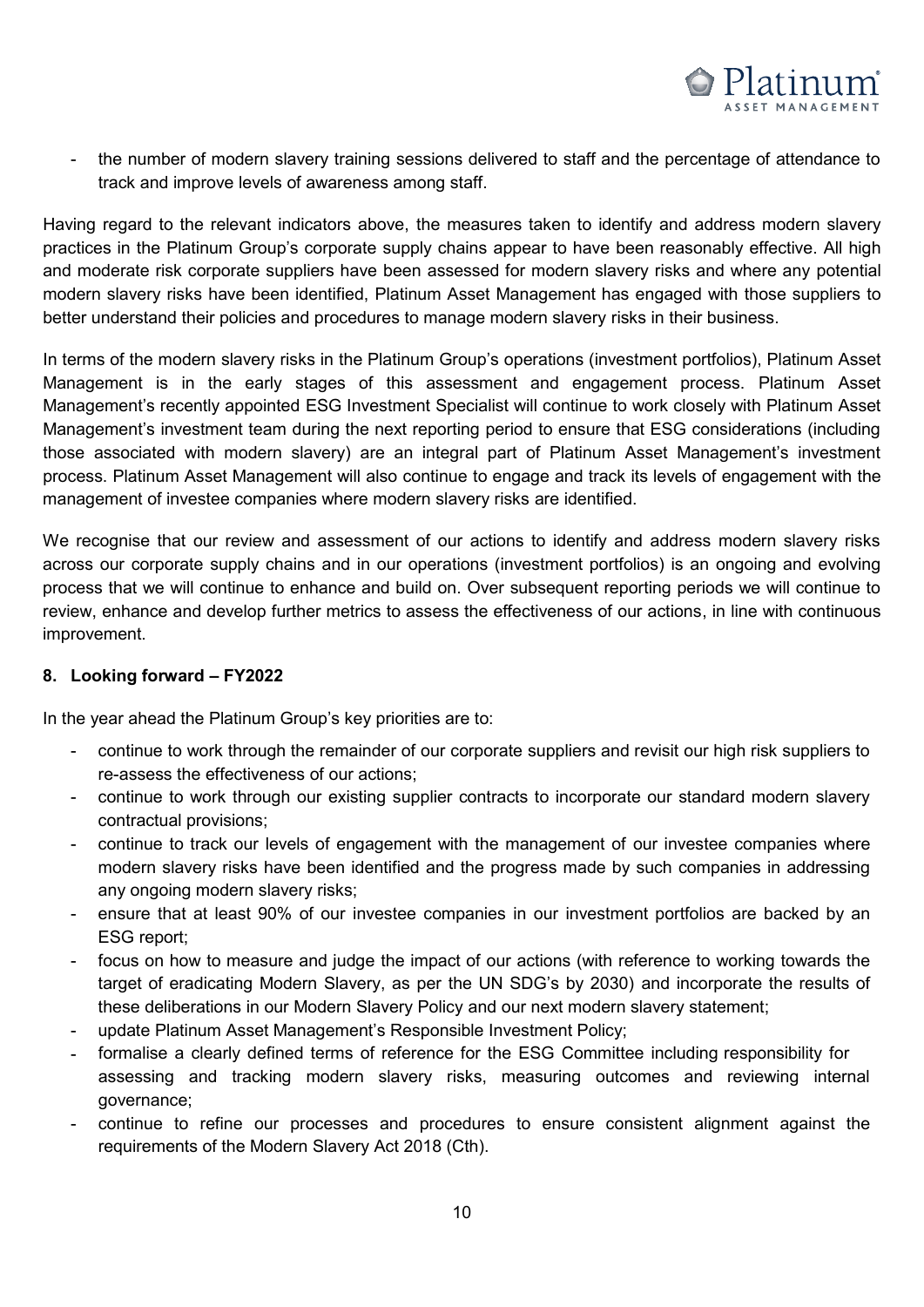

#### **9. Approval of Statement 9. Approval of Statement**

This Statement was approved by the Board of Directors of Platinum Asset Management Limited in its capacity as the principal governing body of Platinum Asset Management Limited and is signed by Guy Strapp in his role as a director of Platinum Asset Management Limited.

\_\_\_\_\_\_\_\_\_\_\_\_\_\_\_\_\_\_\_\_\_\_\_\_\_\_\_\_\_\_\_ \_\_\_\_\_\_\_\_\_\_\_\_\_\_\_\_\_\_\_\_\_\_\_\_\_\_\_\_\_\_\_

Director \_\_\_\_\_\_\_\_\_\_\_\_\_\_\_\_\_\_\_\_\_\_\_\_\_\_\_\_\_\_\_ Director **Platinum Asset Management Limited** Director **Platinum Asset Management Limited** Date: <sup>20</sup> December 2021 | 9:37 AM AEDT

This Statement was approved by the Board of Directors of Platinum Investment Management This Statement was approved by the Board of Directors of Platinum Investment Management Limited in its capacity as the principal governing body of Platinum Investment Management Limited (both in its principal capacity and as responsible entity of the Platinum Managed Funds) and is signed by Andrew Stannard in his role as a director of Platinum Investment Management Limited. Andrew Standard in his role as a director of Platinum Investment of Platinum Investment of P

andrew Stannard  $\overline{\phantom{a}}$  $\overline{\phantom{a}}$ 

Director \_\_\_\_\_\_\_\_\_\_\_\_\_\_\_\_\_\_\_\_\_\_\_\_\_\_\_\_\_\_\_ Director **Platinum Investment Management Limited** Director **Platinum Investment Management Limited** Date: Date: Date: 20 December 2021 | 9:40 AM AEDT

This Statement was approved by the Board of Directors of Platinum Asset Pty Limited in its This Statement was approved by the Board of Directors of Platinum Asset Pty Limited in its capacity as the principal governing body of Platinum Asset Pty Limited and is signed by Andrew Stannard in his role as a director of Platinum Asset Pty Limited.

 $\sum_{i=1}^{n}$  $\overline{\phantom{a}}$ 

Director \_\_\_\_\_\_\_\_\_\_\_\_\_\_\_\_\_\_\_\_\_\_\_\_\_\_\_\_\_\_\_ Director **Platinum Asset Pty Limited**  Director **Platinum Asset Pty Limited**  Date: 20 December 2021 | 9:40 AM AEDT **Platinum Asset Pty Limited**  Date: 20 December 2021 | 9:40 AM AEDT